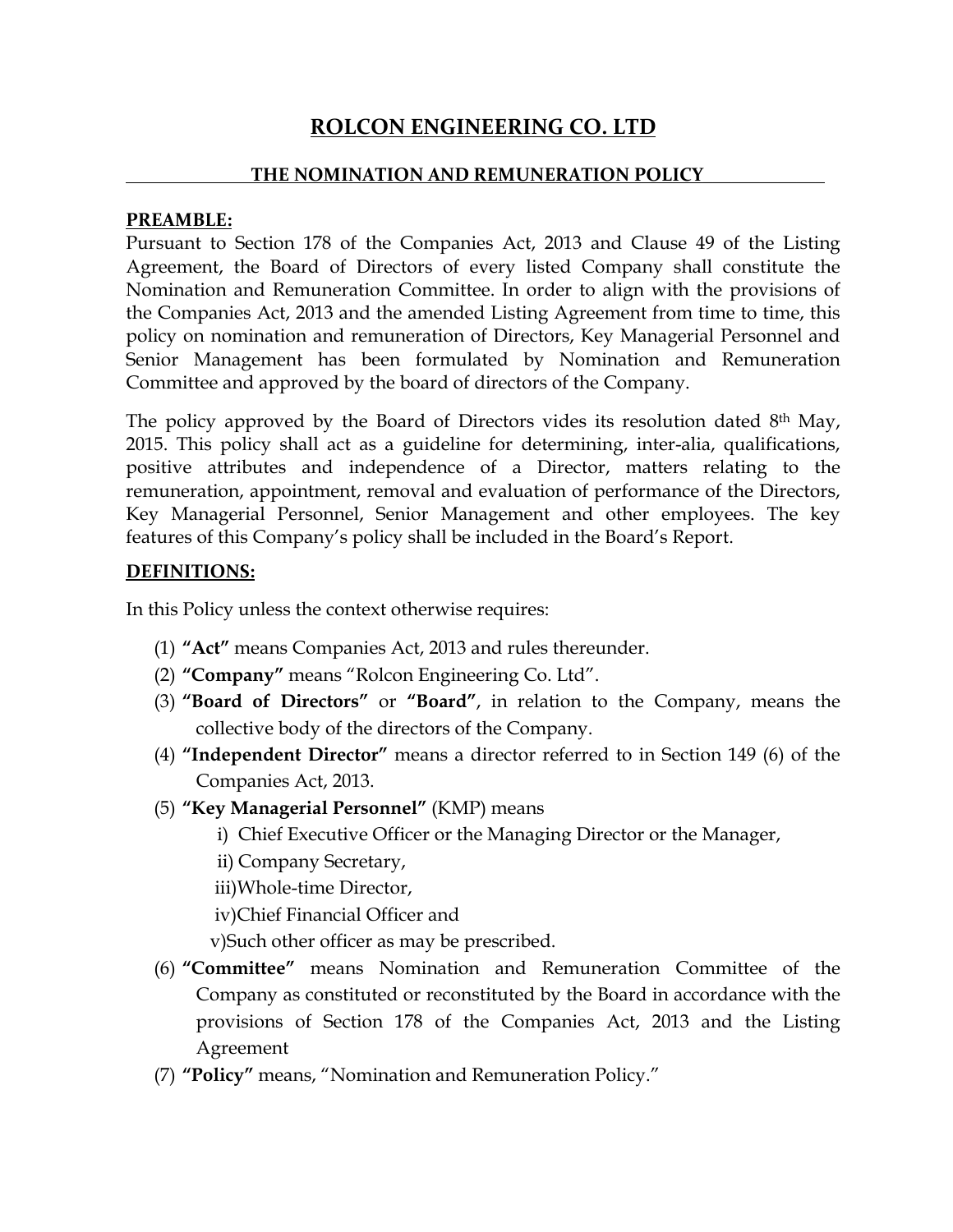- (8) "Remuneration" means any money or its equivalent given or passed to any person for services rendered by him and includes perquisites as defined under the Income-tax Act, 1961.
- (9) "Senior Management" means personnel of the Company who are members of its core management team excluding Board of Directors. This would include all members of management one level below the executive directors, including all the functional heads.
- (10) "Ministry" means the Ministry of Corporate Affairs.
- (11) "Regulations" refers to and comprise of Companies Act, 2013, The Companies (Meeting of Board and its Powers) Rules, 2014, The Companies (Appointment and Qualification of Directors) Rules, 2014, The Companies (Appointment and Remuneration of Managerial personnel) Rules, 2014, The Companies (Appointment and Remuneration of Managerial Personnel) Rules, 2014, Listing Agreement and such other rules and provisions as applicable to the matters dealt in by this Policy.
- (12) "Employees' Stock Option" means the option given to the directors, officers or employees of a company or of its holding company or subsidiary company or companies, if any, which gives such directors, officers or employees, the benefit or right to purchase, or to subscribe for, the shares of the company at a future date at a pre-determined price.

# OBJECTIVE:

The Key Objectives of the Committee would be:

- a. To guide the Board in relation to appointment and removal of Directors, Key Managerial Personnel and Senior Management.
- b. To evaluate the performance of the members of the Board and provide necessary report to the Board for further evaluation.
- c. To recommend to the Board on Remuneration payable to the Directors, Key Managerial Personnel and Senior Management.

# NOMINATION AND REMUNERATION COMMITTEE:

# A. Constitution:

The Nomination and Remuneration Committee shall comprise at least 3 directors, all of whom shall be non-executive directors and majority shall be independent. The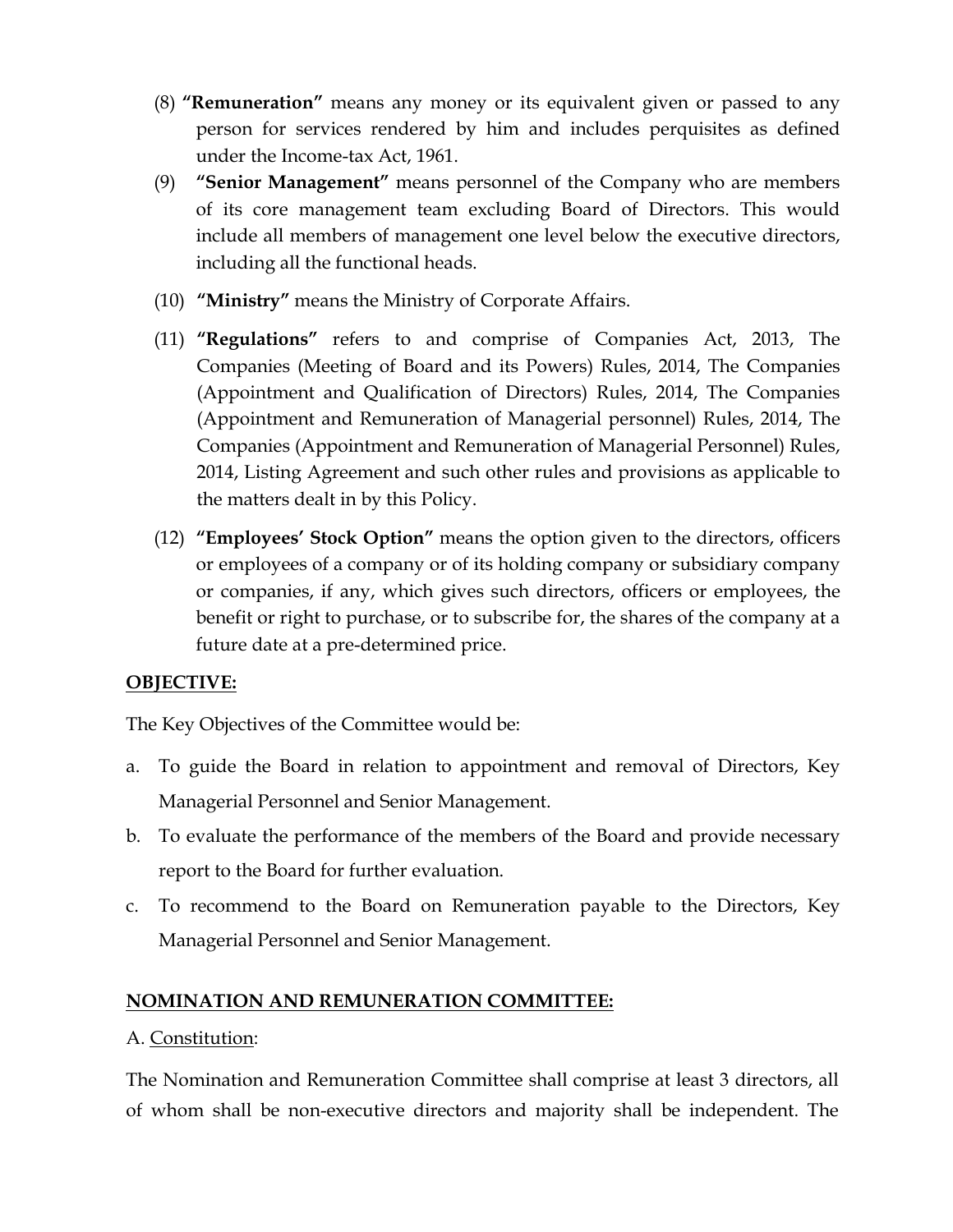board has the power to reconstitute the committee as per the company"s policy and applicable statutory requirement.

#### B. Tenure of the committee:

Term of the Committee shall be continued unless terminated by the Board of Directors.

#### C. Meeting

- i. Frequency: The meeting of the Committee shall be held at such regular intervals as may be required.
- ii. Chairman: The chairman of the committee shall chair at the meetings of the committee. In absence of the chairman, present committee members shall appoint one among them to act as Chairman.
- iii. Quorum: Minimum two (2) members shall constitute a quorum for the Committee meeting.

#### D. Voting:

Matters arising for determination at Committee meetings shall be decided by a majority of votes of Members present and voting and any such decision shall for all purposes be deemed a decision of the Committee. In the case of equality of votes, the Chairman of the meeting will have a casting vote.

- E. Committee Members' Interests
- a) A member of the Committee is not entitled to be present when his or her own remuneration is discussed at a meeting or when his or her performance is being evaluated.
- b) The Committee may invite such executives, as it considers appropriate, to be present at the meetings of the Committee.

# APPLICABILITY:

This Policy is applicable to:

- 1. Directors viz. Executive, Non-executive and Independent
- 2. Key Managerial Personnel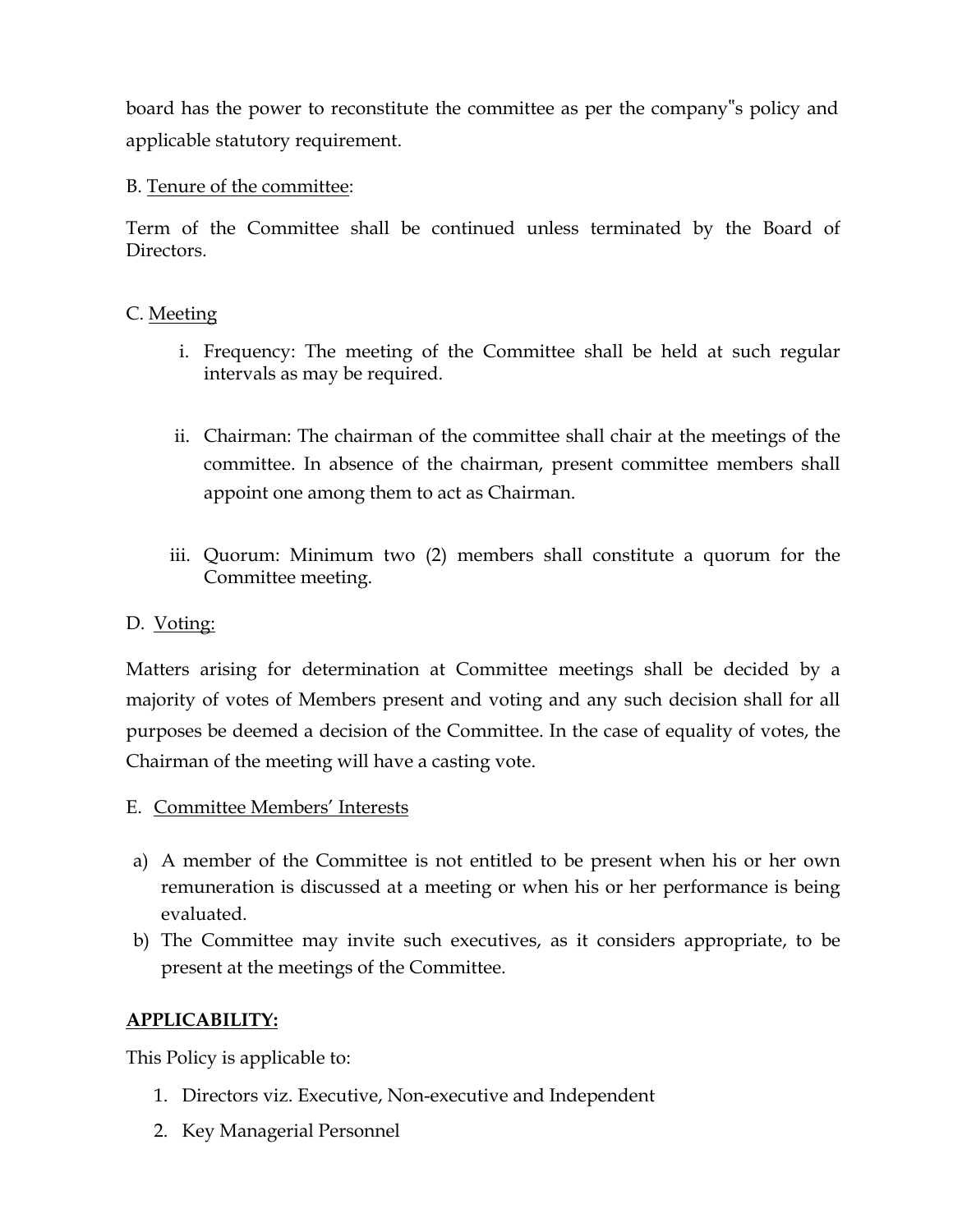3. Senior Management Personnel

#### EFFECTIVE DATE:

This policy shall be operational with immediate effect after its adoption and approval by the Board of Directors at its meeting held on 8st May, 2015.

#### ROLE & DUTIES OF THE COMMITTEE:

The Nomination and Remuneration Committee is responsible for:

- a. To formulate a criteria for determining qualifications, positive attributes and independence of a Director.
- b. Formulate criteria for evaluation of Independent Directors and the Board.
- c. To carry out evaluation of every Director's performance
- d. Identify persons who are qualified to become Directors and who may be appointed in Senior Management in accordance with the criteria laid down in this policy.
- e. To recommend to the Board the appointment and removal of Directors and Senior Management.
- f. To recommend to the Board policy relating to remuneration for Directors, Key Managerial Personnel and Senior Management.
- g. Ensure that level and composition of remuneration is reasonable and sufficient, relationship of remuneration to performance is clear and meets appropriate performance benchmarks.
- h. To devise a policy on Board diversity.
- i. To carry out any other function as is mandated by the Board from time to time and / or enforced by any statutory notification, amendment or modification, as may be applicable.
- j. To perform such other functions as may be necessary or appropriate for the performance of its duties.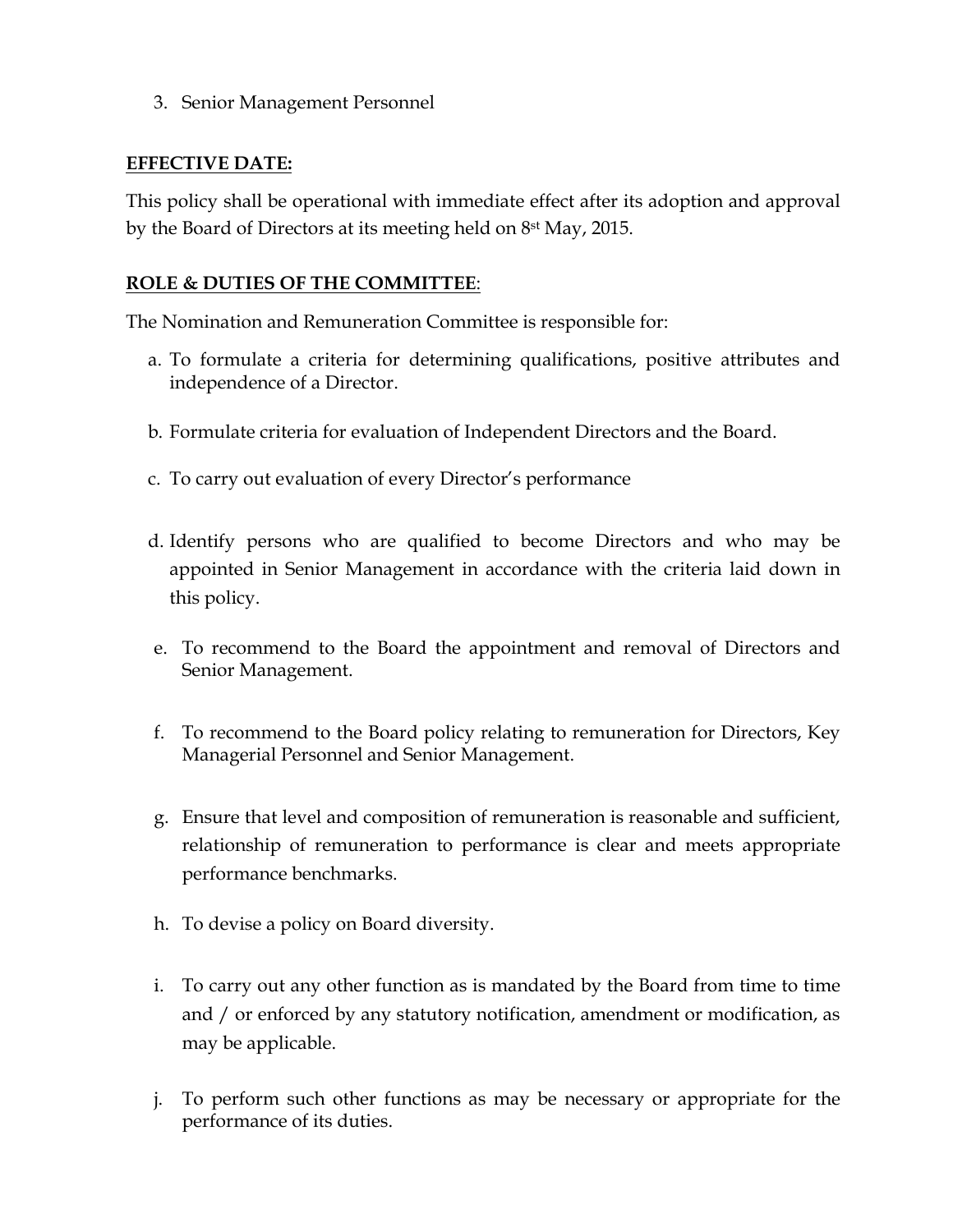# EVALUATION OF EVERY DIRECTOR'S PERFORMANCE:

The Committee shall carry out evaluation of performance of every Director, KMP and Senior Management at regular interval (yearly).

The following criteria may assist in determining how effective the performances of the Directors/KMPs/Senior officials have been:

- a. Leadership & stewardship abilities
- b. Contributing to clearly define corporate objectives & plans
- c. Communication of expectations & concerns clearly with subordinates
- d. Obtain adequate, relevant & timely information from external sources.
- e. Review & approval achievement of strategic and operational plans, objectives, budgets
- f. Regular monitoring of corporate results against projections
- g. Identify, monitor & mitigate significant corporate risks
- h. Assess policies, structures & procedures
- i. Direct, monitor & evaluate KMPs, senior officials
- j. Review management's succession plan
- k. Effective meetings
- l. Assuring appropriate board size, composition, independence, structure
- m. Clearly defining roles & monitoring activities of committees
- n. Review of corporation's ethical conduct

Evaluation on the aforesaid parameters will be conducted by the Independent Directors for each of the Executive/Non-Independent Directors in a separate meeting of the Independent Directors.

The Executive Director/Non-Independent Directors along with the Independent Directors will evaluate/assess each of the Independent Directors on the aforesaid parameters. Only the Independent Director being evaluated will not participate in the said evaluation discussion.

# APPOINTMENT AND REMOVAL OF DIRECTOR, KMP AND SENIOR MANAGEMENT PERSONNEL:

# Appointment criteria and qualifications:

a. The Committee shall identify and ascertain the integrity, qualification, expertise and experience of the person for appointment as Director, KMP or at Senior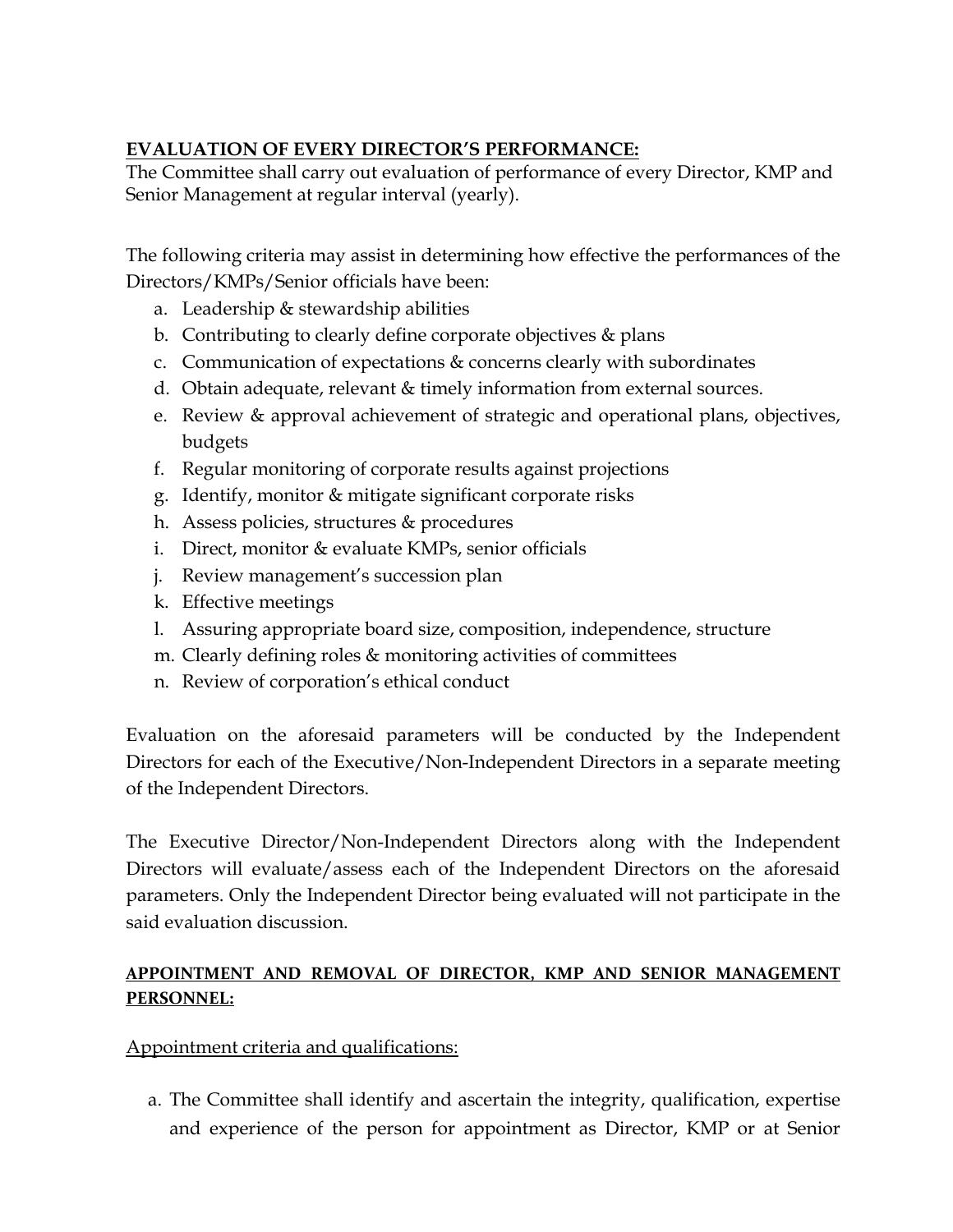Management level and recommend to the Board his / her appointment.

- b. A person should possess adequate qualification, expertise and experience for the position he / she is considered for appointment. The Committee has discretion to decide whether qualification, expertise and experience possessed by a person are sufficient / satisfactory for the concerned position.
- c. The Company shall not appoint or continue the employment of any person as Managing Director/Whole-time Director/Manager who has attained the age of seventy years. Provided that the term of the person holding this position may be extended beyond the age of seventy years with the approval of shareholders by passing a special resolution based on the explanatory statement annexed to the notice for such motion indicating the justification for extension of appointment beyond seventy years.
- d. The Appointment, removal and Remuneration of the Independent Directors will be governed by the Company Act, 2013 and rules made there under.

# Term / Tenure:

The Company shall appoint or re-appoint any person as its Managerial Person for a term not exceeding five years at a time. No re-appointment shall be made earlier than one year before the expiry of term.

# Removal:

 Due to reasons for any disqualification mentioned in the Companies Act, 2013, rules made thereunder or under any other applicable Act, rules and regulations, the Committee may recommend, to the Board with reasons recorded in writing, removal of a Director, KMP or Senior Management subject to the provisions and compliance of the said Act, rules and regulations.

 The Committee may recommend, to the Board removal of a Director, KMP or Senior Management Personnel due to following reasons:

- $\triangleright$  Any disqualification
- Misconduct
- **Breach of Contract or trust**
- $\triangleright$  Conflict in interest

Such recommendation to the Board shall be with reasons recorded in writing.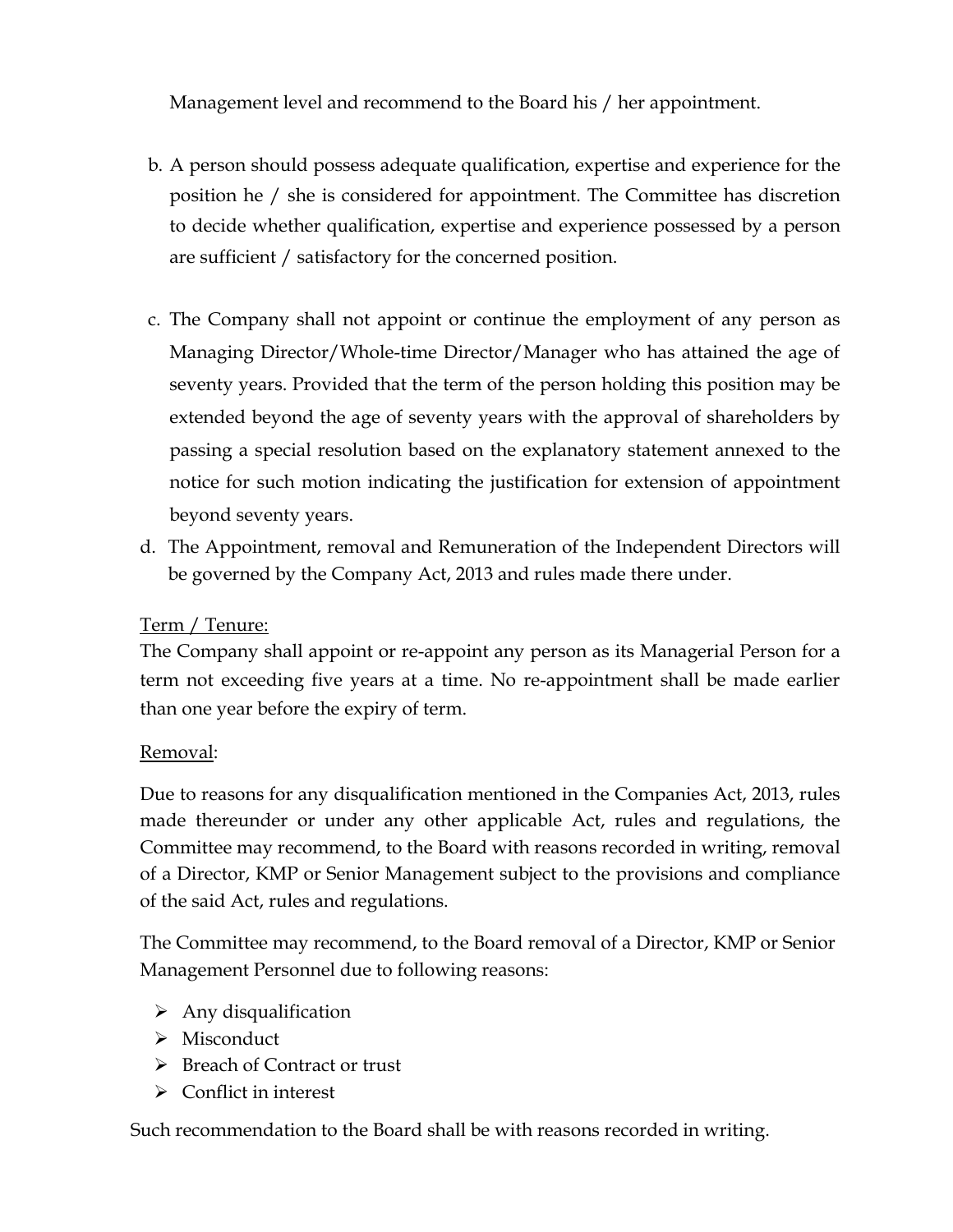# Retirement:

The Director, KMP and Senior Management shall retire as per the applicable provisions of the Companies Act, 2013 and the prevailing policy of the Company. The Board will have the discretion to retain the Director, KMP, Senior Management in the same position / remuneration or otherwise even after attaining the retirement age, for the benefit of the Company.

# REMUNERATION OF DIRECTORS, KEY MANAGERIAL PERSONNEL AND SENIOR MANAGEMENT:

The guiding principle is that the level and composition of remuneration shall be reasonable and sufficient to attract, retain and motivate Directors, Key Management Personnel and other senior officials. The Directors, Key Management Personnel and other senior official's salary shall be based "& determined on the individual person's responsibilities and performance and in accordance with the limits as prescribed statutorily, if any.

The Nominations & Remuneration Committee determines individual remuneration packages for Directors, KMPs and Senior Officials of the Company taking into account factors it deems relevant, including but not limited to market, business performance and practices in comparable companies, having due regard to financial and commercial health of the Company as well as prevailing laws and government/other guidelines. The Committee consults with the Chairman of the Board as it deems appropriate. Remuneration of the Chairman is recommended by the Committee to the Board of the Company.

(I) Remuneration:

a) Base Compensation (fixed salaries)

Must be competitive and reflective of the individual's role, responsibility and experience in relation to performance of day-to-day activities, usually reviewed on an annual basis; (includes salary, allowances and other statutory/non-statutory benefits which are normal part of remuneration package in line with market practices).

b) Variable salary:

The Remuneration & Nomination Committee may in its discretion structure any portion of remuneration to link rewards to corporate and individual performance, fulfillment of specified improvement targets or the attainment of certain financial or other objectives set by the Board. The amount payable is determined by the Committee, based on performance against pre-determined financial and non-financial metrics.

- (II) Statutory Requirements:
	- a) Section 197(5) of the Companies Act, 2013 provides for remuneration by way of a fee to a director for attending meetings of the Board of Directors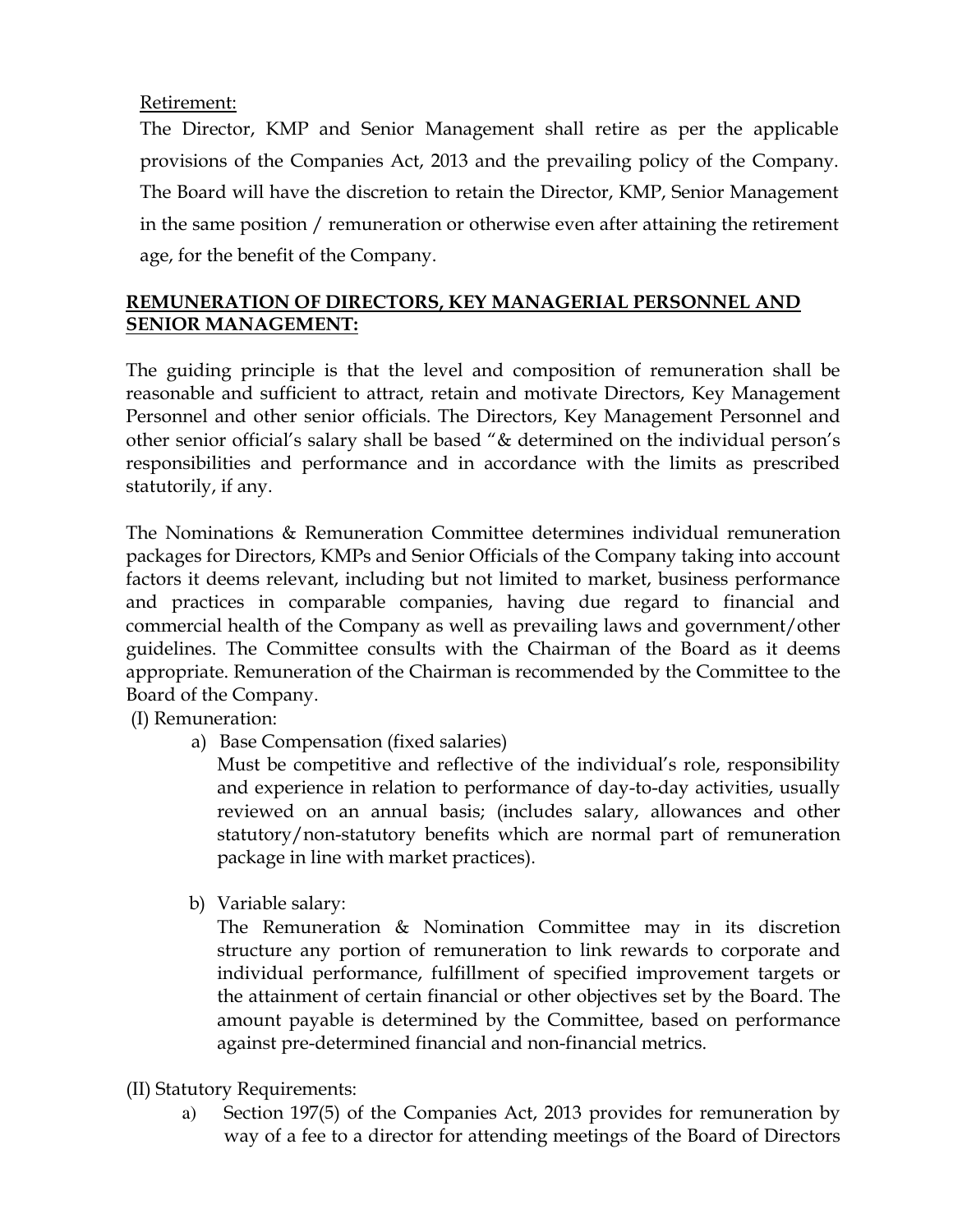and Committee meetings or for any other purpose as may be decided by the Board.

- b) Section 197(1) of the Companies Act, 2013 provides for the total managerial remuneration payable by the Company to its directors, including managing director and whole time director, and its manager in respect of any financial year shall not exceed eleven percent of the net profits of the Company computed in the manner laid down in Section 198 in the manner as prescribed under the Act.
- c) The Company with the approval of the Shareholders and Central Government may authorise the payment of remuneration exceeding eleven percent of the net profits of the company, subject to the provisions of Schedule V.
- d) The Company may with the approval of the shareholders authorise the payment of remuneration up to five percent of the net profits of the Company to its anyone Managing Director/Whole Time Director/Manager and ten percent in case of more than one such official.
- e) The Company may pay remuneration to its directors, other than Managing Director and Whole Time Director up to one percent of the net profits of the Company, if there is a managing director or whole time director or manager and three percent of the net profits in any other case.
- f) The net profits for the purpose of the above remuneration shall be computed in the manner referred to in Section 198 of the Companies Act, 2013.

#### Remuneration to Non-Executive / Independent Director

a. Remuneration / Commission:

The remuneration / commission shall be in accordance with the statutory provisions of the Companies Act, 2013, and the rules made thereunder for the time being in force.

# b. Sitting Fees:

The Non- Executive / Independent Director may receive remuneration by way of fees for attending meetings of Board or Committee thereof. Provided that the amount of such fees shall not exceed the maximum amount as provided in the Companies Act, 2013, per meeting of the Board or Committee or such amount as may be prescribed by the Central Government from time to time.

c. Limit of Remuneration /Commission:

Remuneration /Commission may be paid within the monetary limit, subject to the limit not exceeding 1% of the net profits of the Company computed as per the applicable provisions of the Companies Act, 2013.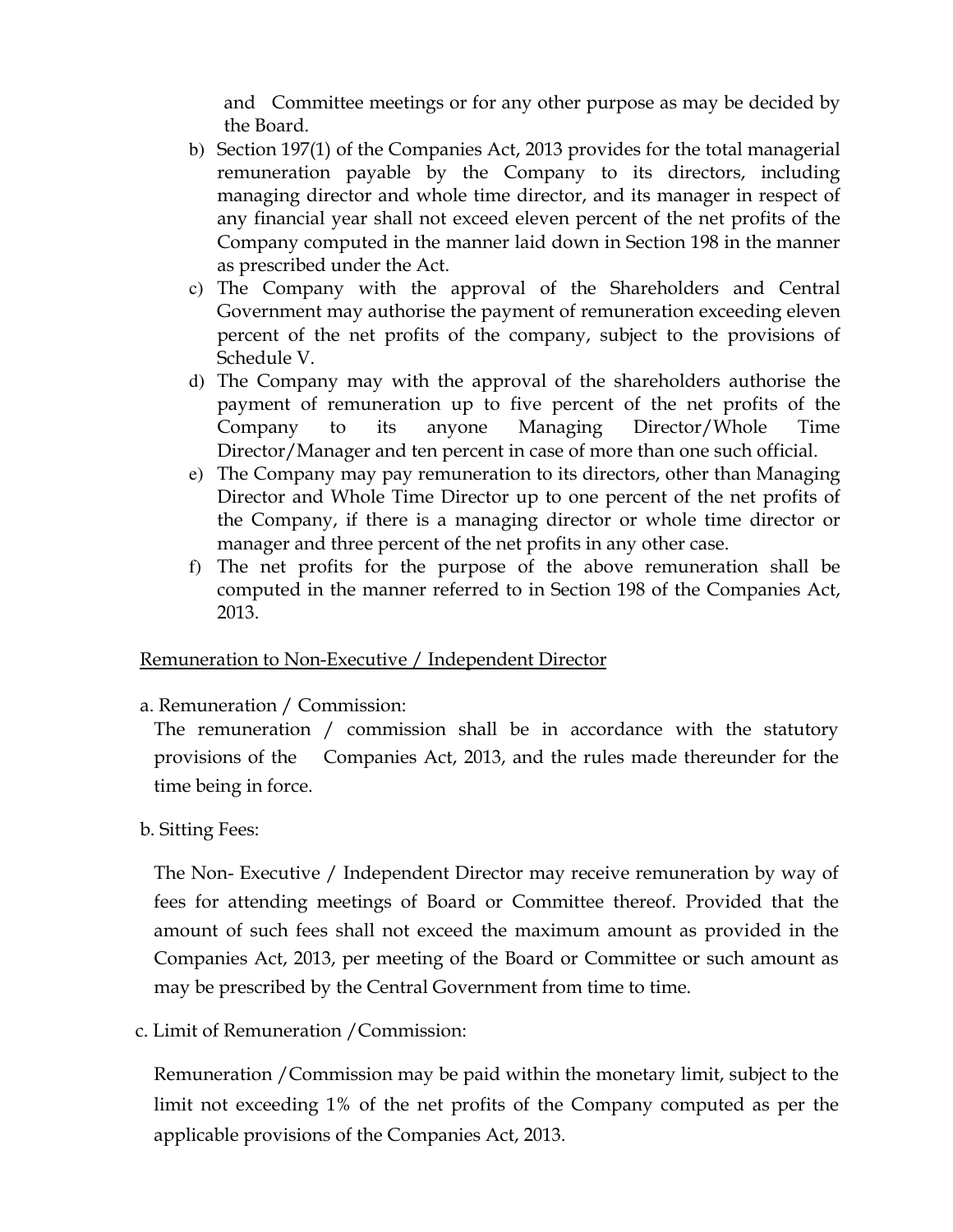- d. Stock Options: An Independent Director shall not be entitled to any stock option of the Company
- e. The remuneration payable to the Directors shall be as per the Company's policy and shall be Valued as per the Income Tax Rules.
- e. The remuneration payable to the Key Managerial Personnel and the Senior Management shall be as may be decided by the Board having regard to their experience, leadership abilities, initiative taking abilities and knowledge base.

# IMPLEMENTATION:

The Committee may issue guidelines, procedures, formats, reporting mechanism and manuals in supplement and for better implementation of this policy as considered appropriate.

The Committee may Delegate any of its powers to one or more of its members.

# DEVIATIONS FROM THIS POLICY:

Deviations on elements of this policy in extraordinary circumstances, when deemed necessary in the interests of the Company, will be made if there are specific reasons to do so in an individual case.

# AMENDMENT TO THIS POLICY:

The Board of director has power to amend this policy in best interest of the company or in compliance the statutory requirements and listing agreement from time to time.

#### OTHER GENERAL MATTERS:

The Committee shall ensure that –

- 1. The policy is in accordance with the Companies Act, 2013 and rules made thereunder (including any statutory modification(s) or re-enactment thereof for the time being in force);
- 2. The composition of the Board is in accordance with the Companies Act, 2013, and the rules made thereunder, and Listing Agreement as amended from time to time;
- 3. The Board of the Company may consciously consist of directors from expertise field as may be considered fit by the Committee which is essential and beneficial for the growth of the Company;